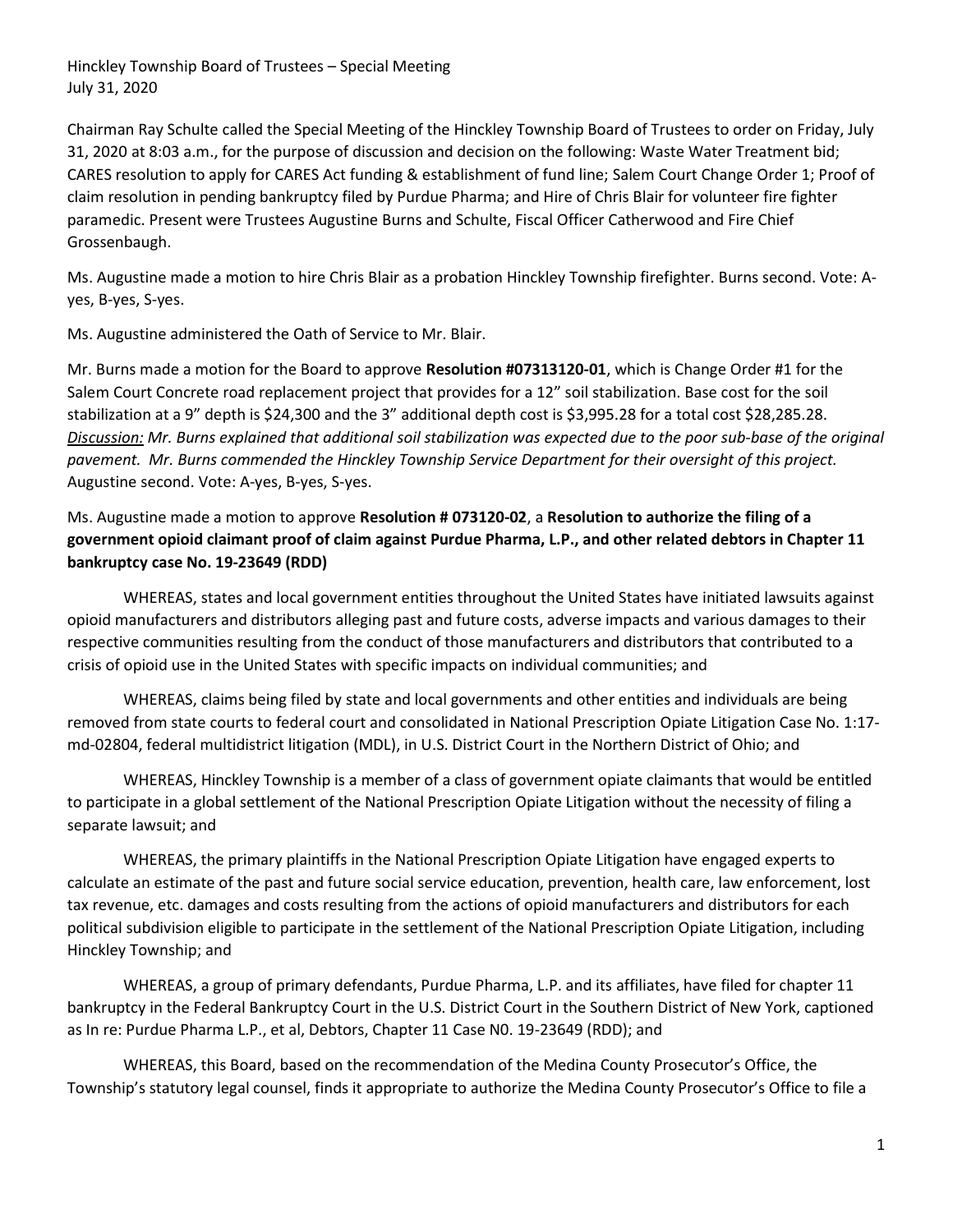proof of claim on behalf of the Township, and to otherwise ratify any action taken by the County Prosecutor's Office to preserve the Township's claim.

 NOW, THEREFORE, BE IT RESOLVED by the Board of Trustees of Hinckley Township, Medina County, Ohio, that:

 Section 1. The Medina County Prosecutor's Office is hereby authorized and directed to file a Government Opioid Claimant Proof of Claim in the bankruptcy case pending in the U.S. District Court in the Southern District of New York, captioned as In re: Purdue Pharma L.P., et al, Debtors, Chapter 11 Case N0. 19-23649 (RDD, on the Township's behalf, based on the available estimate of the value of the Township's claim.

 Section 2. Any and all actions taken by the Medina County Prosecutor's Office prior to this authorization to preserve the Township's claim and to timely file a proof of claim in said bankruptcy case are hereby ratified and approved.

 Section 3. It is hereby found and determined that all formal actions of this Board and of any of its committees concerning and relating to the adoption of this Resolution were adopted in an open meeting of this Board or committees, and that all deliberations of this Board and of any of its committees that result in such formal actions were in meetings open to the public, in compliance with the law

Section 5. This Resolution shall be in full force and effect from and immediately after its adoption.

Burns second. Vote: A-yes, B-yes, S-yes.

Mr. Schulte made a motion to approve Resolution #073120-03, to make application for Coronovirus Relief and Economic Security Act (CARES Act) grant funding.

 WHEREAS, the Coronavirus Aid, Relief, and Economic Security Act, 116 Public Law 136, (the CARES Act) was signed into law by the President of the United States on March 27, 2020; and

 WHEREAS, the 133rd Ohio General Assembly (hereinafter "General Assembly") established a process for distributing funds provided by the "Coronavirus Aid, Relief, and Economic Security Act"; and

 WHEREAS, the General Assembly requires subdivisions receiving funds, to pass a resolution affirming that funds from the County Coronavirus Relief Distribution Fund may be expended only to cover costs of the subdivision consistent with the requirements of section 5001 of the CARES Act as described in 42 U.S.C. 601(d), and any applicable regulations before receiving said funds; and

 WHEREAS, Hinckley Township is requesting its share of funds from the Medina County Coronavirus Relief Distribution Fund.

 NOW THEREFORE, be it resolved that the Board of Trustees of Hinckley Township affirms that all funds received from the Medina County Coronavirus Relief Distribution Fund be expended only to cover costs of the subdivision consistent with the requirements of section 5001 of the CARES Act as described in 42 U.S.C. 601(d), and any applicable regulations and guidance only to cover expenses that:

- (1) Are necessary expenditures incurred due to the public health emergency with respect to the Coronavirus Disease 2019 (COVID-19);
- (2) Were not accounted for in [Township Name] Township's most recently approved budget as of March 27, 2020; and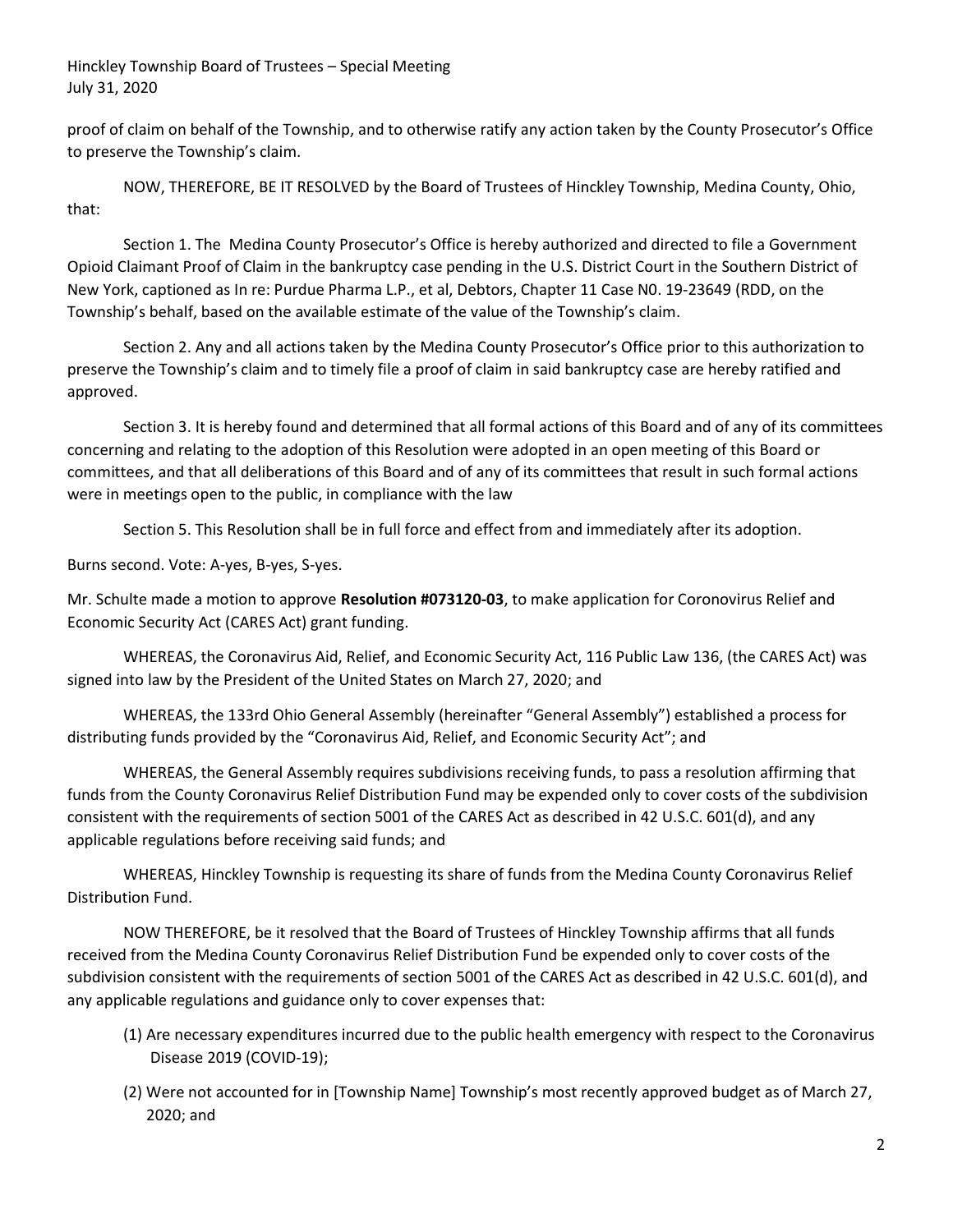(3) Were incurred during the period that begins on March 1, 2020, and ends on December 30, 2020.

 FURTHERMORE, be it resolved by the Board of Trustees of Hinckley Township that the Hinckley Township Fiscal Officer take all necessary action to:

- (1) On or before October 15, 2020, pay any unencumbered balance of money in the Hinckley Township's local coronavirus relief fund to the Medina County Treasurer;
- (2) On or before December 28, 2020, pay the balance of any money in the Hinckley Township's local coronavirus relief fund to the state treasury in the manner prescribed by the Director of the Ohio Office of Budget and Management; and
- (3) Provide any information related to any payments received under the process established by the General Assembly to the Director of the Ohio Office of Budget and Management as requested.

Discussion: Mr. Schulte indicated that the Township needs to purchase two laptops for administrative staff to work remotely. He also indicated that he has invited a vendor to the next trustee meeting to discuss a disinfecting machine that was recommended by the Brunswick Hills Fire Chief. Mr. Schulte stated that this machine would help create a safer employee environment.

Mr. Burns replied that since the CARES Act funding is taxpayer dollars, he feels the funding should be used as prudently as possible; and only as necessary. Mr. Burns added that he has identified an opportunity to install videoconferencing electronics into the town hall in order to facilitate video-conferencing. He has spoken with a vendor that resides in Hinckley Township and will be soliciting input from additional vendors.

Ms. Augustine stated that she is glad to hear the both Mr. Schulte and Mr. Burns support the addition of videoconferencing hardware, she would also like to assist local schools with their needs. She specifically cited the Highland Local School District's need for picnic tables for outside lunch hours and classwork. She also indicated that the Brunswick schools may also have needs due to the Pandemic. Ms. Augustine also feels that we should only use the amount of funding that are necessary expenses, remaining funding will be reallocated back to other needy entities.

Burns second. Vote: A-yes, B-yes, S-yes.

Mr. Schulte made a motion to approve Resolution #073120-04, to establish Fund # 2272 for the Coronovirus Relief and Economic Security Act (CARES Act) grant funding. Burns second. Vote: A-yes, B-yes, S-yes.

Mr. Burns made a motion to approve Resolution #073120-05, to solicit by sealed bid for the Hinckley Township Town Hall and Police Station WWTP Upgrade. This bid opportunity will be advertised in the Medina Gazette on Wednesday, August 5, 2020 and on the Hinckley Township Website, www.hinckleytwp.org. Bid documents can be obtained for free via email by contacting Suzanne Peterlin at speterlin@hinckleytwp.org or can be picked up at the Hinckley Town Hall for \$10 by calling the town hall at 330-278-4181. Sealed bid submission deadline is September 1, 2020, 2:00 PM. Bids will be opened and read aloud on September 1, 2020, 6:30PM at the Trustee Regular meeting. The Engineer's Estimate for this prPoject is \$102,895.80. Other bid details can be found in the bid package.

Discussion: Mr. Burns explained that this is the second release of this bid opportunity as the first release yielded no acceptable bids due to both bidders exceeding the statutory 10% Engineer's Estimate amount. The second release includes some specification and cost estimate modifications; including fencing and electrical costs.

Ms. Augustine stated that she had contacted a representative from the EPA and feels that the 1500-gallon tank is not required, and the project can be done another way. Mr. Burns responded that the Township hired an engineering firm